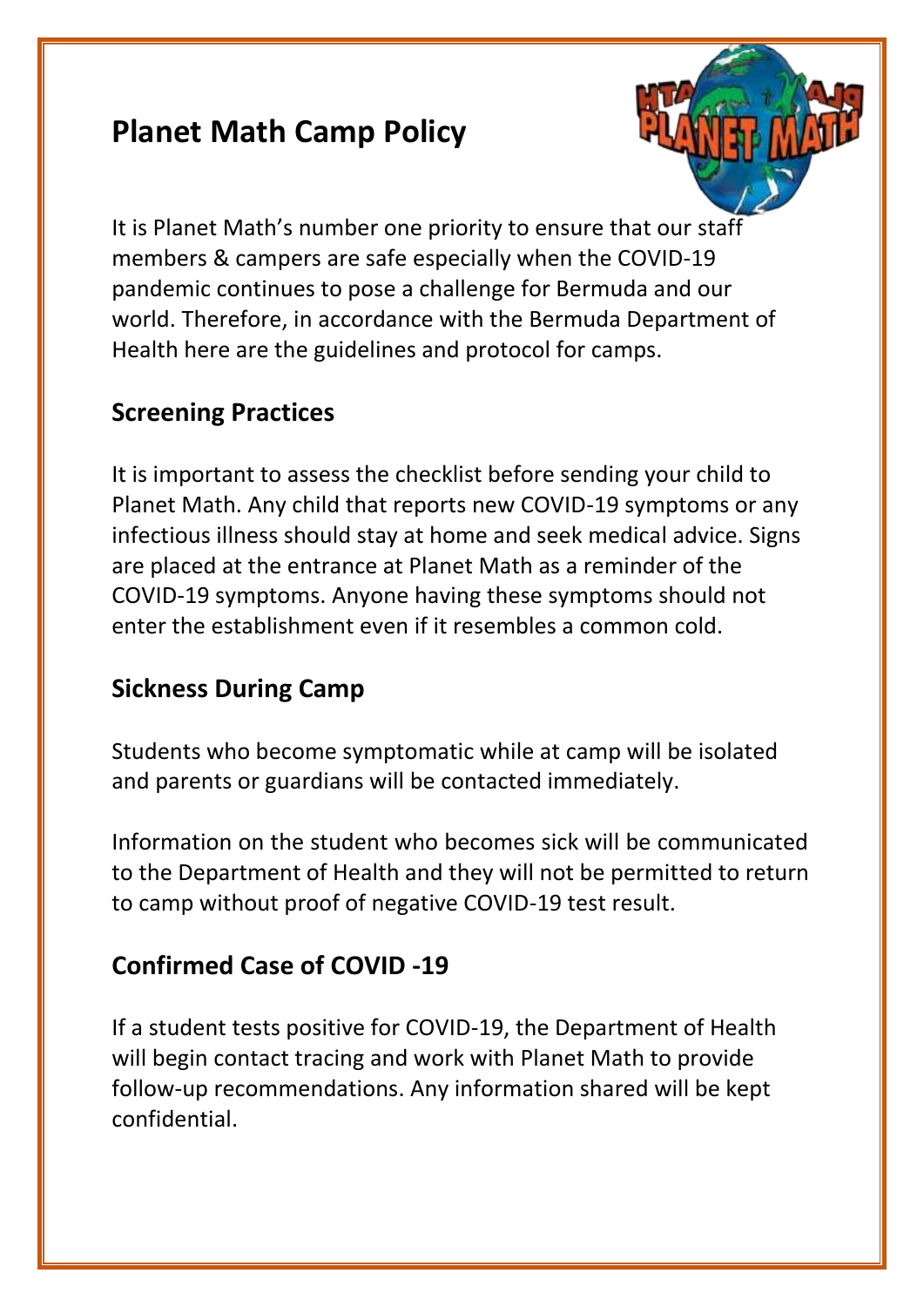Students who have tested positive for COVID-19 will not be permitted to return to Planet Math until after their 14-Day quarantine period has ended AND they have received a negative result AND have been cleared by their doctor to return.

#### **Students with Pre-existing Conditions**

When registering with Planet Math's camp, parents should list any pre-existing conditions students may have such as allergies etc. Parents are requested to contact Planet Math's Administrator if these pre-existing conditions change.

### **Physical Distancing**

The Bermuda Ministry of Health has recommended that the working space should be 3 to 6 feet (1 to 2 meters).

In cases where the physical distance is not possible extra emphasis is placed on hand hygiene, wearing masks, and cleaning/disinfecting on a regular basis.

#### Masks

- Face masks are recommended to be worn to prevent the spread of germs when entering and leaving the building and going to the bathroom.

### **Arriving at Planet Math**

During arrival, their temperature will be taken from the wrist and recorded. Hands will be sanitized before permitted into the building. Campers must wear their masks when entering the building. If campers do not have a mask then one can be purchased at a cost of \$5.00.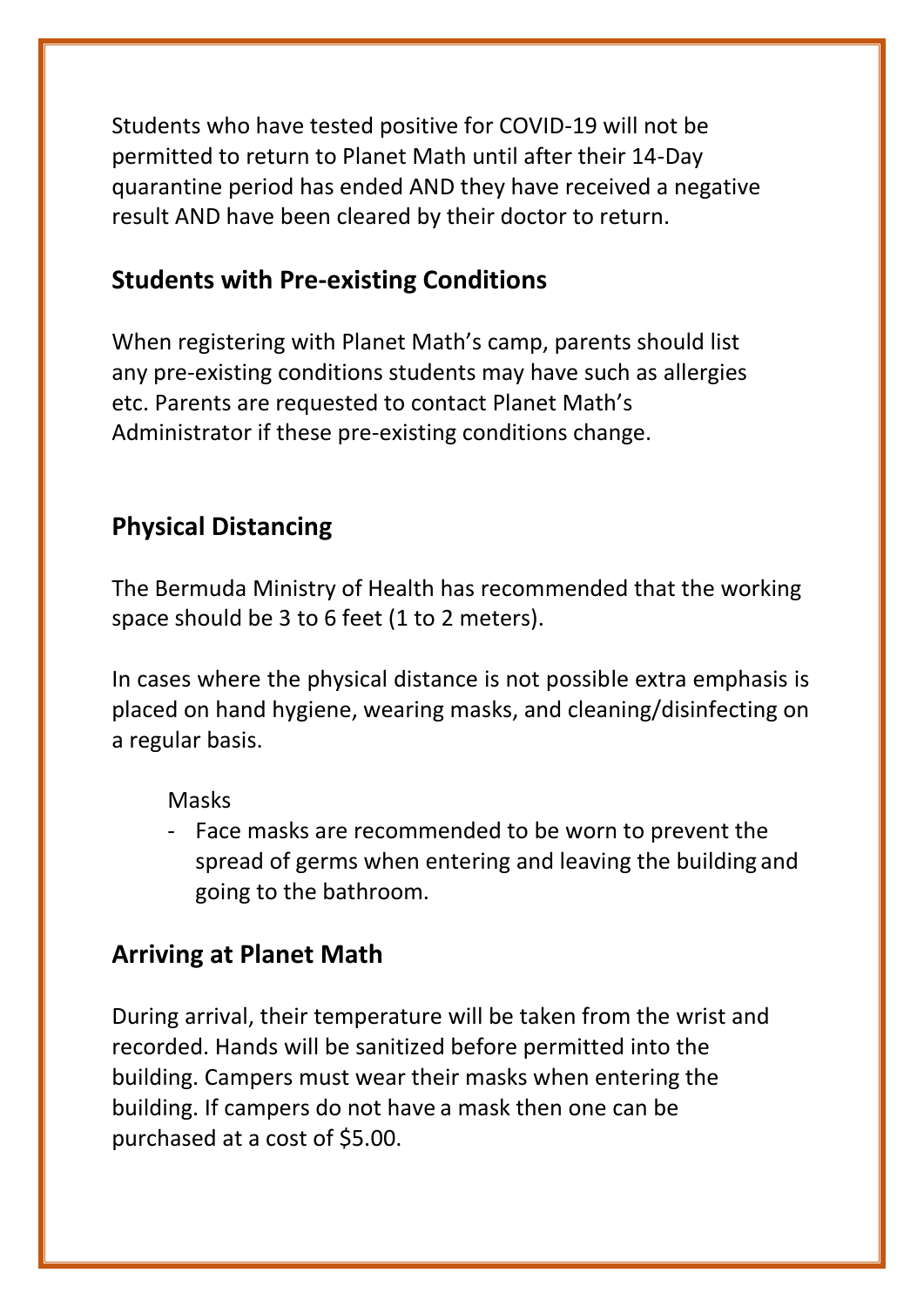# **Pick-Up/Drop Off**

As a measure of precautiou, parents/guardians will not be allowed to enter the building to collect their child. At the end of camp day, parents may collect their child from the lower porch.

# **Supplies**

It is highly recommended that campers bring their own supplies such as pencils, pens, calculators etc. Belongings should be labelled with child's name & sharing of items will not be allowed.

### **Planet Math Cleaning Protocols**

Each classroom will be provided with their own disinfecting supplies. Planet Math building will be professionally cleaned at the end of each camp day.

#### **Traveling**

If the child or household members travel, a copy of the traveler's negative Day 8 results must be shared with Planet Math before the child returns to camp. After Day 8, the child may return to camp but must wear mask at all times until receiving test result is negative on Day 14.

Planet Math will continue to monitor the COVID-19 pandemic and work in accordance with the regulations from the Bermuda Department of Health. This is a working document and Planet Math will make adjustments as necessary to ensure the safety of our staff members & campers.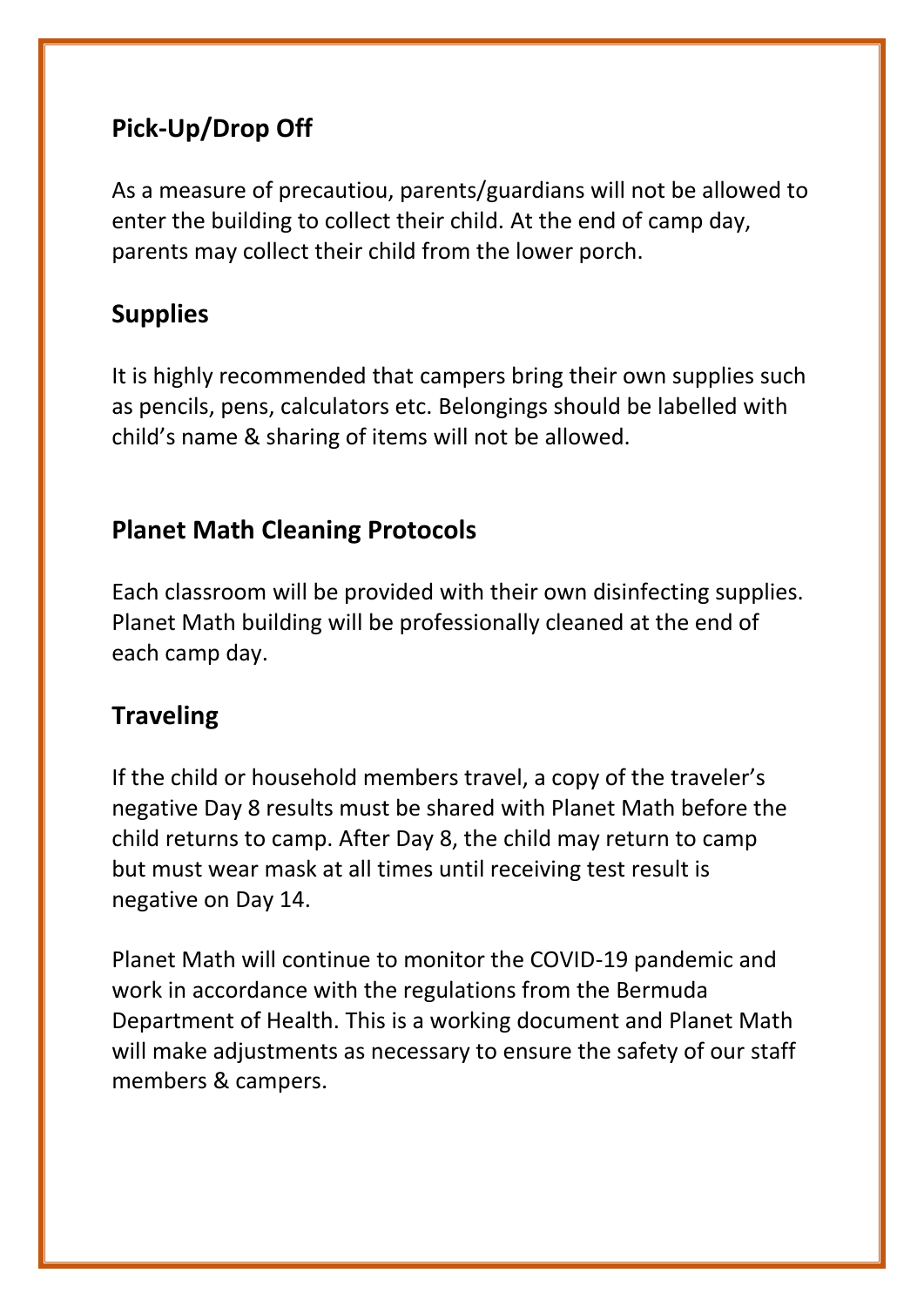## **Additional Requirement (Updated May 2021)**

1. All children and staff will wear their face masks **at all times**, **when indoors**, as the UK strain of the COVID-19 virus is extremely infectious.

❖ Each child will bring at least 2 clean, name-labelled masks to camp per day.

- 2. The group bubble size will be **up to 10 individuals**, in total, per room with 6 feet physical distancing and good ventilation (open doors and windows) – for example,  $8$ children and 2 camps counselors or 9 children and 1 camp counselor.
- 3. Daily attendance lists for each group of 10 will be maintained each day and available to Government of Bermuda Officers, who visit the camp and should contact tracing be required.
- 4. Each child will be assigned to a group for the duration of the camp and remain with that group on any day that s/he attends the camp. Children cannot be switched from one group to another for any reason.
- 5. Group bubbles **will not mix or merge** for any reason, including outdoor play. ❖ Staff/camp counselors will access their group's

location, **only** and will not enter that of any other group during any given day.

6. Field trips are permitted, as long as parents' private vehicles are **not** used to transport children from other households.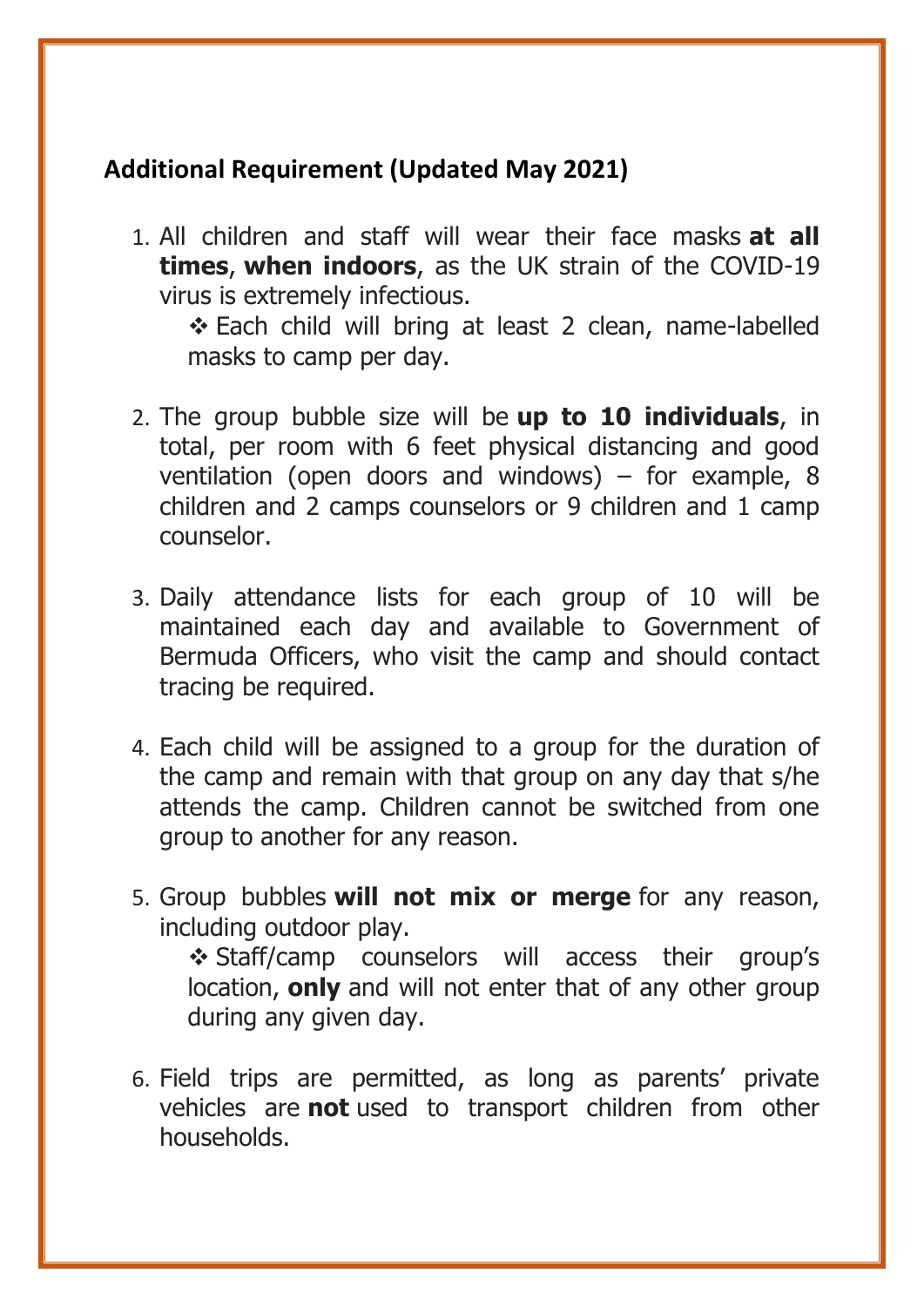# **Planet Math Physical Tutoring Policy**



It is Planet Math's number one priority to ensure that our students, tutors and staff are safe especially when the COVID-19 pandemic continues to pose a challenge for Bermuda and our world. Therefore, in accordance with the Bermuda Department of Health here are the guidelines and protocol for physical tutoring.

# **Screening Practices**

It is important to assess the checklist before sending your child to Planet Math. Any child that reports new COVID-19 symptoms or any infectious illness should stay at home and seek medical advice. Signs are placed at the entrance at Planet Math as a reminder of the COVID-19 symptoms. Anyone having these symptoms should not enter the establishment even if it resembles a common cold.

# **Sickness During Tutoring**

Students who become symptomatic while at tutoring will be isolated and parents or guardians will be contacted immediately.

Information on the student who becomes sick will be communicated to the Department of Health and they will not be permitted to return to tutoring without proof of negative COVID-19 test result.

# **Confirmed Case of COVID -19**

If a student tests positive for COVID-19, the Department of Health will begin contact tracing and work with Planet Math to provide follow-up recommendations. Any information shared will be kept confidential.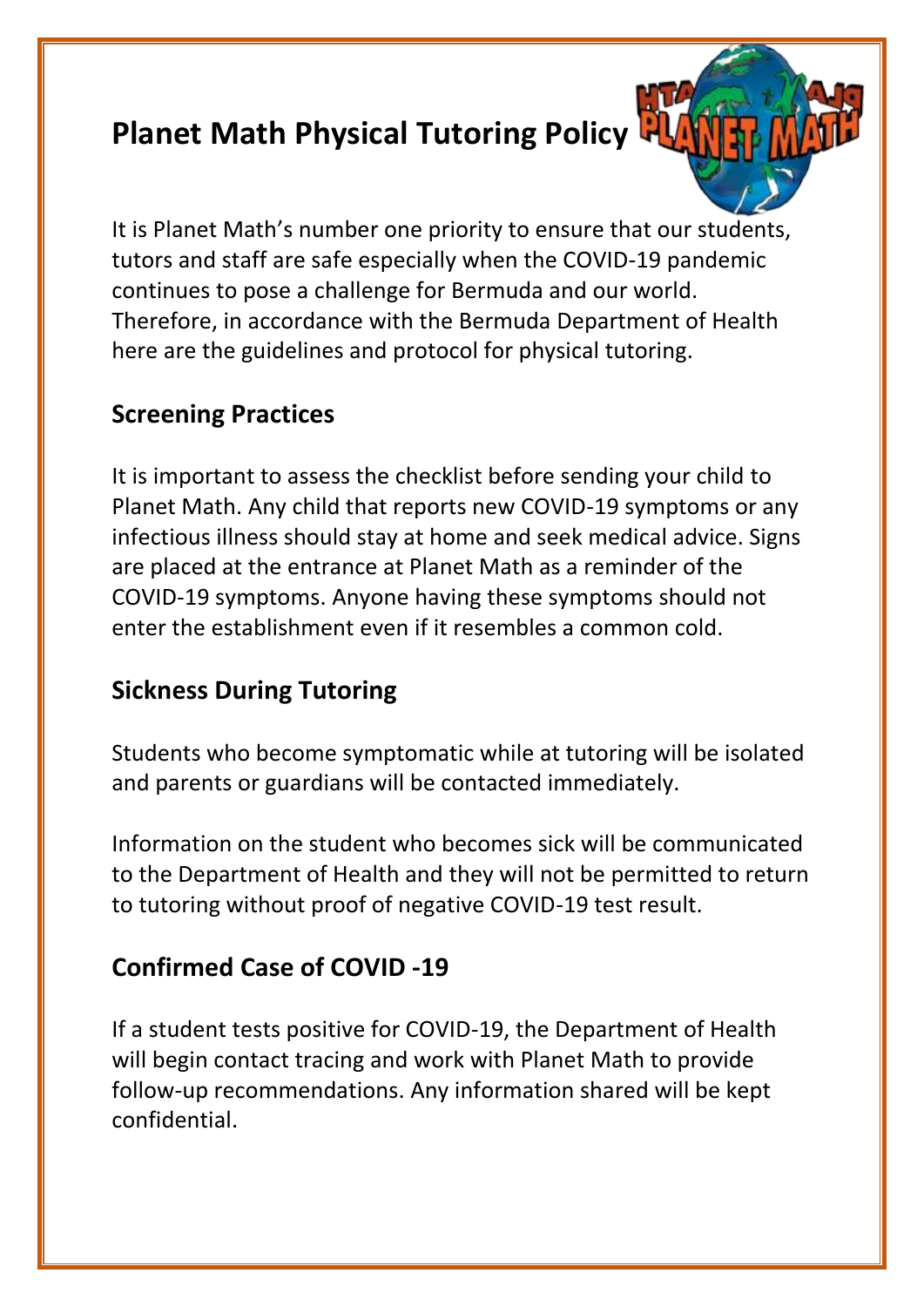Students who have tested positive for COVID-19 will not be permitted to return to Planet Math until after their 14-Day quarantine period has ended AND they have received a negative result AND have been cleared by their doctor to return.

#### **Students with Pre-existing Conditions**

When registering with Planet Math's tutoring program parents should list any pre-existing conditions students may have such as allergies etc. Parents are requested to contact Planet Math's Administrator if these pre-existing conditions change.

### **Physical Distancing**

The Bermuda Ministry of Health has recommended that the working space should be 3 to 6 feet (1 to 2 meters).

In cases where the physical distance is not possible extra emphasis is placed on hand hygiene, wearing masks, and cleaning/disinfecting on a regular basis.

#### Masks

- Face masks are recommended to be worn to prevent the spread of germs when entering and leaving the building and going to the bathroom.

### **Arriving at Planet Math**

When students arrive for their tutoring session, their temperature will be taken from the wrist and recorded. Students' hands will be sanitized before permitted into the building. Students must wear their masks when entering the building. If students do not have a mask then one can be purchased at a cost of \$5.00.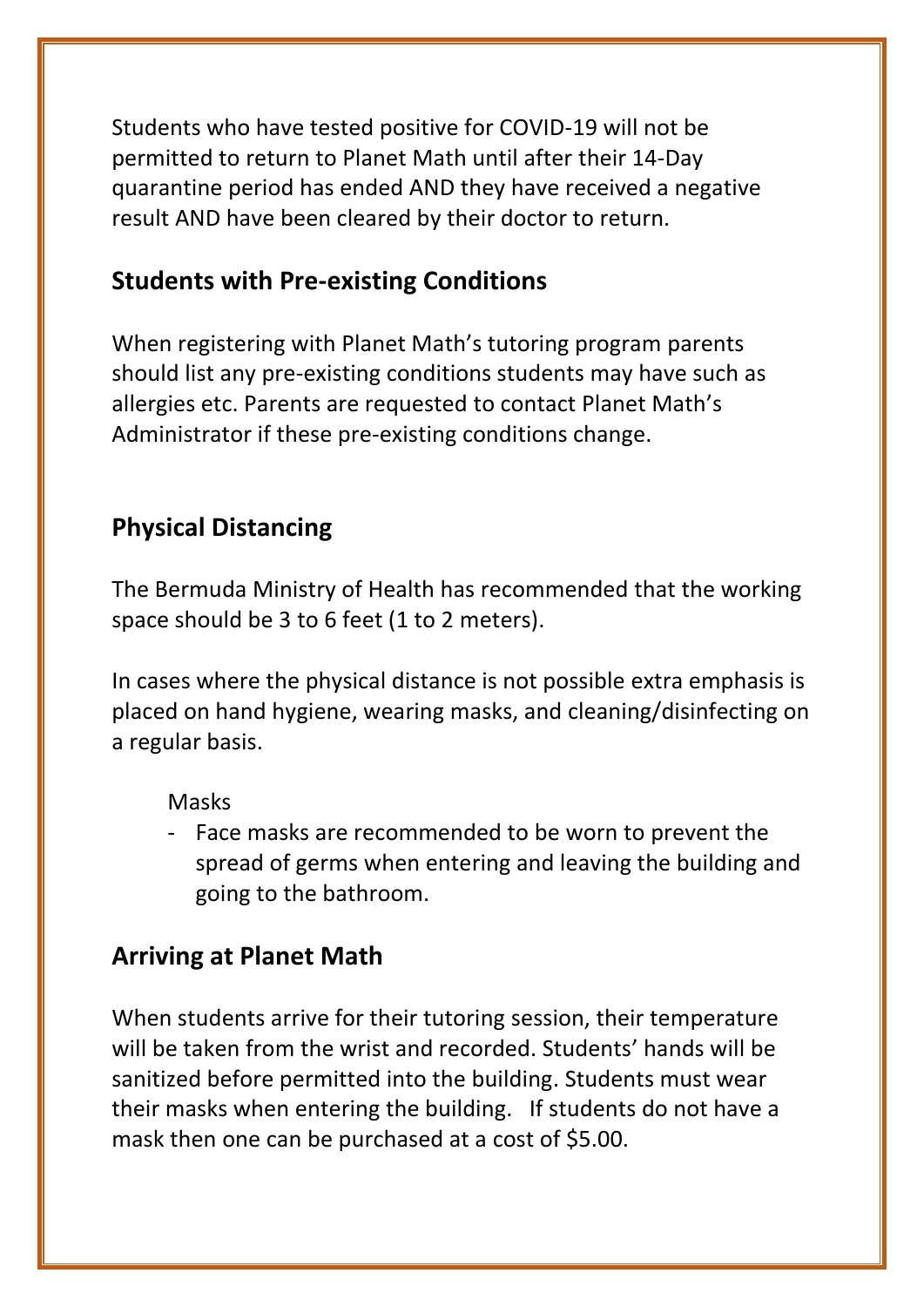# **Pick-Up/Drop Off**

As a measure of precautious, parents/guardians will not be allowed to enter the building to collect their child. When the tutoring session has ended parents may collect their child from the lower porch.

# **Supplies**

It is highly recommended that students bring their own supplies such as pencils, pens, calculators etc. for their session.

## **Planet Math Cleaning Protocols**

Areas that are frequently used such as doorknobs, hand railings, keyboards, tables etc. will be disinfected between each session. Each tutoring station will be provided with their own disinfecting supplies.

# **Traveling**

If students or household members travel, a copy of the traveler's negative Day 8 results must be shared with Planet Math before the student returns to physical tutoring. After Day 8, the student may return to physical tutoring but must wear mask at all times until receiving test result is negative on Day 14. During this time of quarantine, families may decide to schedule virtual tutoring to fill this void.

Planet Math will continue to monitor the COVID-19 pandemic and work in accordance with the regulations from the Bermuda Department of Health. This is a working document and Planet Math will make adjustments as necessary to ensure the safety of our tutors and students.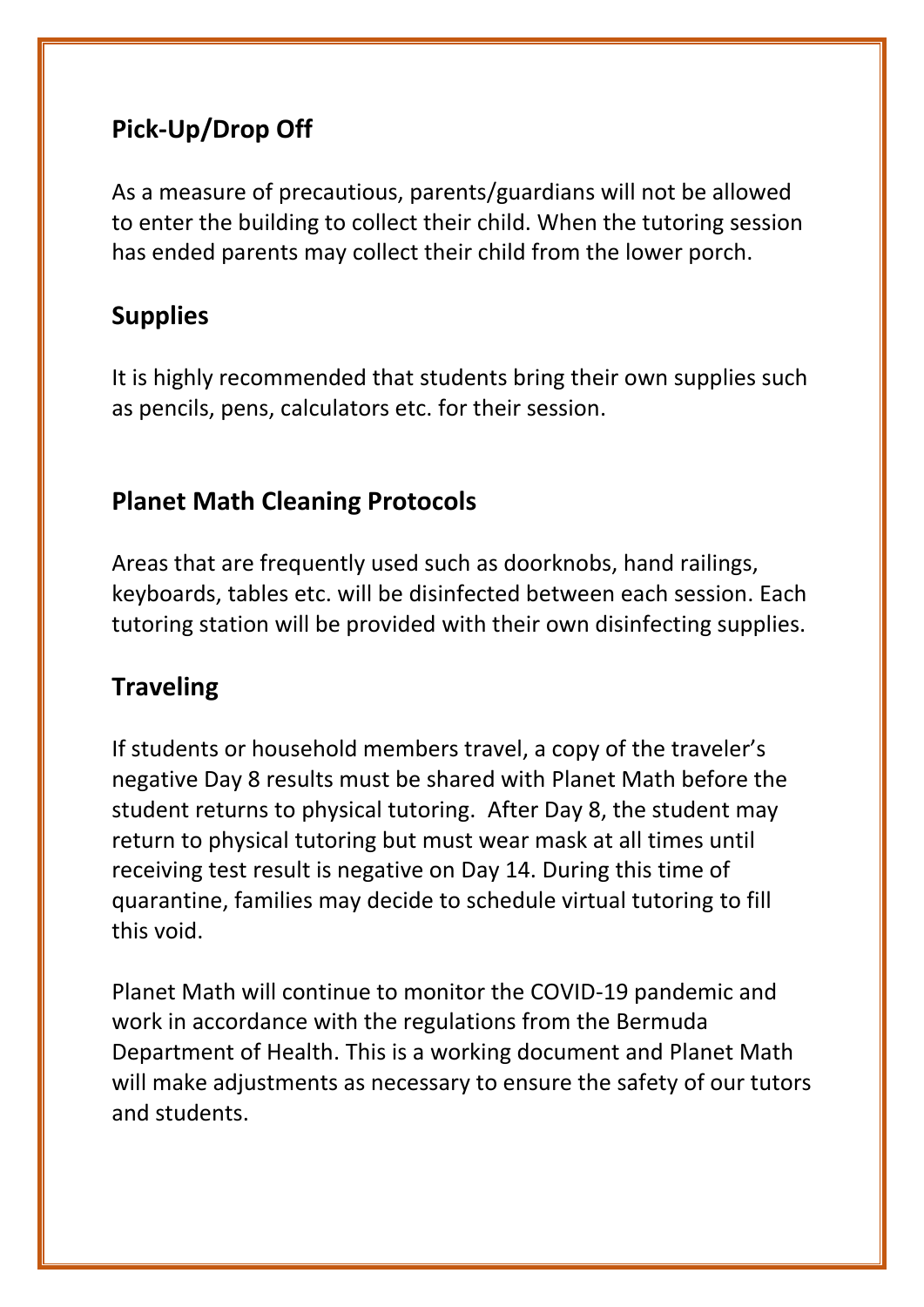

| <b>Description</b>    | Price (\$) per session |
|-----------------------|------------------------|
| 1:1 Tutorial (Onsite) | ٩r                     |
| 1:2 Tutorial (Onsite) |                        |
| 1:1 Tutorial (Online) |                        |

| Package for 1:2 Tutorial | Price (\$) |
|--------------------------|------------|
| 8 sessions (Onsite)      | 550        |
| 12 sessions (Onsite)     | 775        |
| 20 sessions (Onsite)     | 1200       |

**\*Onsite Tutorial: Only at Planet Math Facility**

**\*\*Online Tutorial: Via ZOOM**

**\*\*\*Effective April 01, 2020**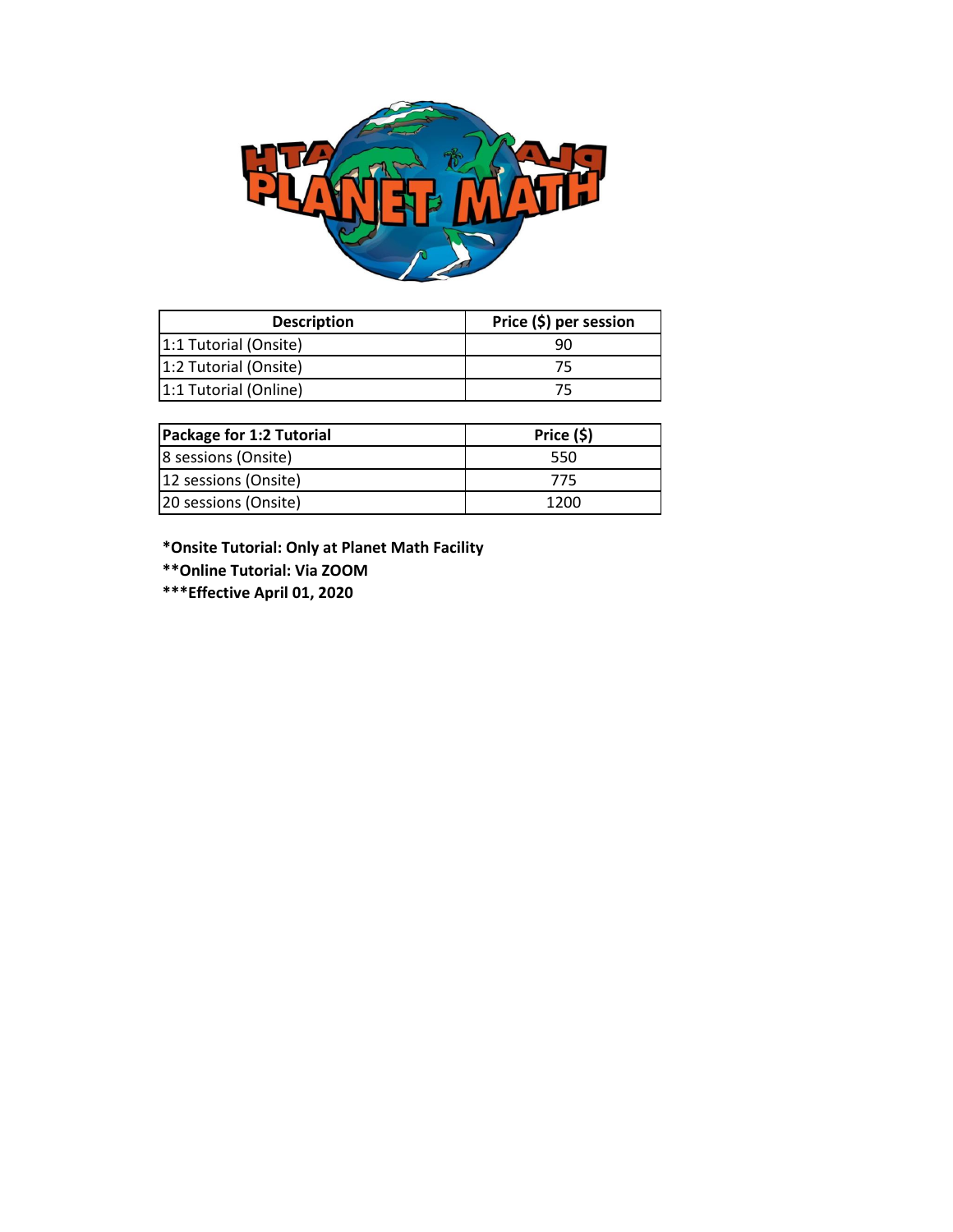

## **Prepayment Policy**

Dear Client,

Thank you for choosing Planet Math as your one-stop-shop for everything Math related. This document serves as an early notice for the upcoming changes to our payment policy. With an **effective date of April 01, 2020** all clients of Planet Math are required to make prepayments for their tutorial sessions as invoices will be provided monthly. This prepayment should be made at the beginning of the month in advance to include your standing order of tutorial sessions. Please see Exhibit 1-2 for clarity around this revised Payment Process.

#### Exhibit 1

**Student A** receives tutorials on Mondays @ 5pm starting on **April 03, 2020.** Therefore, client should make a remittance of \$300 (\$75\*4sessions) - {April 3<sup>rd</sup>,10<sup>th</sup>,17<sup>th</sup>,24<sup>th</sup>} by April 1<sup>st</sup>.

#### Exhibit 2

**Student B** signs up on Monday, April 6<sup>th</sup>, 2020 then begins tutorials on Tuesdays @ 4pm starting on **Apr. 7 th, 2020.** Therefore, client should make a remittance of \$300 (\$75\*4sessions) - {April 7<sup>th</sup>,14<sup>th</sup>,21<sup>st</sup>,28<sup>th</sup>} by **April 7<sup>th</sup>.** 

*Disclaimer: There will be no rollover credits for cancelled sessions. You will be granted 7 days to makeup for cancelled sessions. (Please contact Planet Math Administrator)*

*As always, thanks again for choosing Bermuda's Best Math Tutoring Service, Planet Math. We are here to serve you and we take great pride with each opportunity as we continue to provide high-quality tutoring/education and professional services.*

#### **"To be the leading Math institute in Bermuda while establishing our brand globally"**

#### **Contact Details:**

Tremont House **|** Upper Floor 4 Park Road **|** Hamilton, HM 11 **|** Bermuda [planetmathbda@gmail.com](mailto:planetmathbda@gmail.com) **|** 441-707-1412 [www.planetmathxplorers.com](http://www.planetmathxplorers.com/) **|**